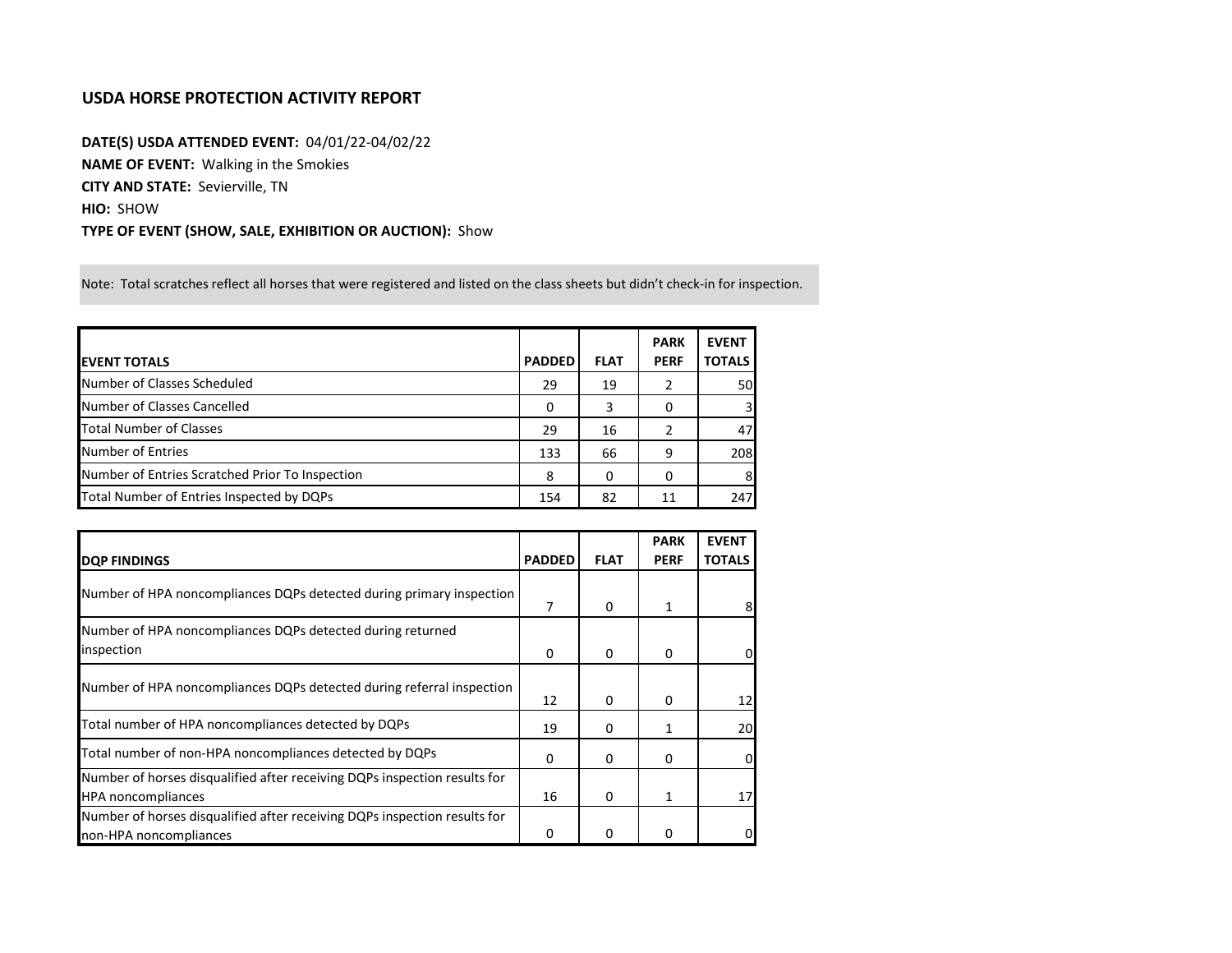| <b>USDA FINDINGS</b>                                                   |               |             | <b>PARK</b> | <b>EVENT</b>  |
|------------------------------------------------------------------------|---------------|-------------|-------------|---------------|
|                                                                        | <b>PADDED</b> | <b>FLAT</b> | <b>PERF</b> | <b>TOTALS</b> |
| Number Pre-show Entries USDA VMOs Inspected                            | 26            |             | 3           | 30            |
| Number Post-show Entries USDA VMOs Inspected                           | 24            | 2           |             | 26            |
| Total Number of Entries USDA VMOs Inspected                            | 50            | 3           | 3           | 56            |
| Number of HPA noncompliances detected by USDA VMOs and returned to     |               |             |             |               |
| <b>DQPs</b>                                                            | 0             | 0           | 0           | 0             |
| Number of HPA noncompliances detected by USDA VMOs and referred to     |               |             |             |               |
| <b>DQPs</b>                                                            | 13            | 0           | 0           | 13            |
| Total number of HPA noncompliances detected by USDA VMOs               | 18            | $\Omega$    |             | 19            |
| Number of HPA noncompliances referred by USDA VMOs to Event            |               |             |             |               |
| Management for disqualification                                        | 5             | 0           |             | 61            |
| Number of horses disqualified by Event Management after receiving USDA |               |             |             |               |
| <b>VMOs inspection results</b>                                         | 4             | 0           |             |               |

| <b>IMANAGEMENT ACTION</b>                                           |               |             | <b>PARK</b> | <b>EVENT</b>  |
|---------------------------------------------------------------------|---------------|-------------|-------------|---------------|
|                                                                     | <b>PADDED</b> | <b>FLAT</b> | <b>PERF</b> | <b>TOTALS</b> |
| Total Number of Horses Disqualified by Event Management for HPA     |               |             |             |               |
| noncompliances                                                      | 20            | 0           |             | 221           |
| Total Number of Horses Disqualified by Event Management for non-HPA |               |             |             |               |
| noncompliances                                                      | 0             | 0           |             | ΟI            |
| Total Number of Horses Disqualified by Event Management             | 20            |             |             | 221           |

|                                                        |               |             | <b>PARK</b> | <b>EVENT</b>            |
|--------------------------------------------------------|---------------|-------------|-------------|-------------------------|
| <b>HPA NONCOMPLIANCE BREAK DOWN (DQP PRE-SHOW)</b>     | <b>PADDED</b> | <b>FLAT</b> | <b>PERF</b> | <b>TOTALS</b>           |
| Bilateral                                              | 4             | 0           | O           | 4                       |
| Unilateral                                             | 3             | 0           | Ω           | $\overline{\mathsf{S}}$ |
| <b>Scar Rule</b>                                       | 0             | 0           | 0           | $\mathbf{0}$            |
| <b>Prohibited Substance</b>                            | 0             | 0           | 0           | $\overline{0}$          |
| <b>Action Devices</b>                                  | 0             | 0           | Ω           | $\overline{0}$          |
| Heel/Toe                                               | 0             | 0           | ი           | $\overline{0}$          |
| <b>50% Rule</b>                                        | 0             | 0           | 0           | $\overline{0}$          |
| <b>High Band</b>                                       | 0             | 0           | 0           | $\overline{0}$          |
| Other HPA noncompliance - Please Specify: inflammation | ว             | 0           | ი           | $\overline{2}$          |
| NON HPA noncompliance - Please Specify:                | 0             | 0           | 0           | $\overline{0}$          |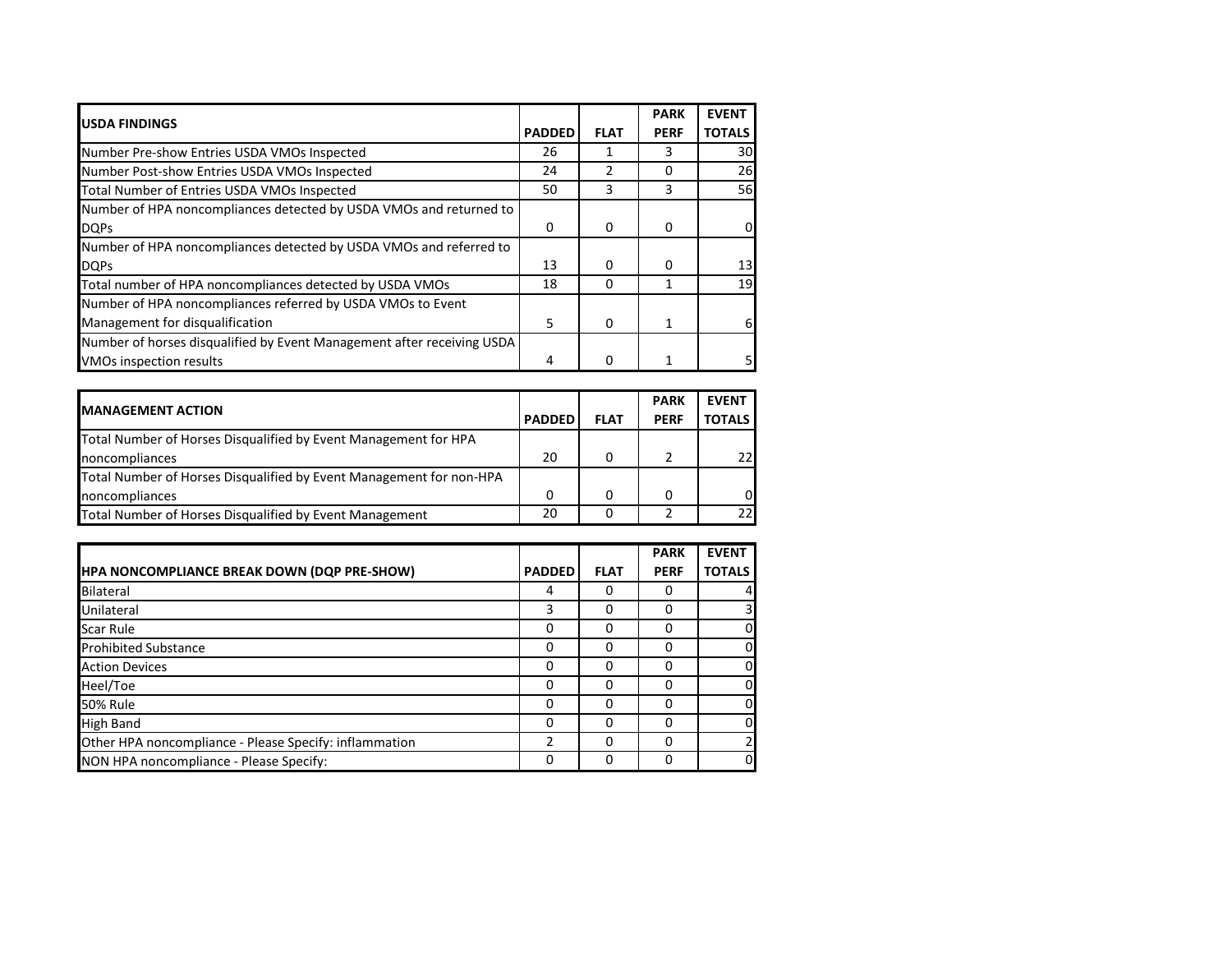|                                                        |               |             | <b>PARK</b> | <b>EVENT</b>  |
|--------------------------------------------------------|---------------|-------------|-------------|---------------|
| HPA NONCOMPLIANCE BREAK DOWN (DQP POST-SHOW)           | <b>PADDED</b> | <b>FLAT</b> | <b>PERF</b> | <b>TOTALS</b> |
| Bilateral                                              | 2             | 0           |             |               |
| Unilateral                                             | 4             | 0           | Ω           |               |
| <b>Scar Rule</b>                                       |               | 0           |             |               |
| <b>Prohibited Substance</b>                            | O             | O           |             |               |
| <b>Action Devices</b>                                  | $\Omega$      | 0           |             |               |
| Heel/Toe                                               | O             | O           |             |               |
| <b>50% Rule</b>                                        | 0             | O           |             |               |
| <b>High Band</b>                                       | <sup>0</sup>  | O           |             |               |
| Other HPA noncompliance - Please Specify: inflammation | 3             | 0           |             |               |
| NON HPA noncompliance - Please Specify:                | 0             | O           |             | 01            |

|                                                        |               |             | <b>PARK</b> | <b>EVENT</b>   |
|--------------------------------------------------------|---------------|-------------|-------------|----------------|
| <b>HPA NONCOMPLIANCE BREAK DOWN (VMO PRE-SHOW)</b>     | <b>PADDED</b> | <b>FLAT</b> | <b>PERF</b> | <b>TOTALS</b>  |
| Bilateral                                              | 3             |             |             | 3              |
| Unilateral                                             |               | 0           |             | $\overline{2}$ |
| <b>Scar Rule</b>                                       | 0             | 0           |             | 0              |
| <b>Prohibited Substance</b>                            |               | 0           |             |                |
| <b>Action Devices</b>                                  | 0             | O           |             | <sup>O</sup>   |
| Heel/Toe                                               | 0             | 0           |             | $\Omega$       |
| <b>50% Rule</b>                                        | 0             | 0           | O           | $\overline{0}$ |
| <b>High Band</b>                                       | 0             | O           | 0           | $\Omega$       |
| Other HPA noncompliance - Please Specify: inflammation |               | O           |             | 1              |

|                                                        |               |             | <b>PARK</b> | <b>EVENT</b>  |
|--------------------------------------------------------|---------------|-------------|-------------|---------------|
| <b>HPA NONCOMPLIANCE BREAK DOWN (VMO POST-SHOW)</b>    | <b>PADDED</b> | <b>FLAT</b> | <b>PERF</b> | <b>TOTALS</b> |
| Bilateral                                              |               |             |             |               |
| Unilateral                                             | 6             |             | 0           | 6             |
| Scar Rule                                              |               |             | ი           |               |
| <b>Prohibited Substance</b>                            | O             |             | 0           | 0             |
| <b>Action Devices</b>                                  | 0             |             | ი           | 0             |
| Heel/Toe                                               | 0             |             | ი           | 0             |
| <b>50% Rule</b>                                        | 0             |             | O           | 0             |
| <b>High Band</b>                                       | O             |             | ი           | 0             |
| Other HPA noncompliance - Please Specify: inflammation |               |             | ი           |               |